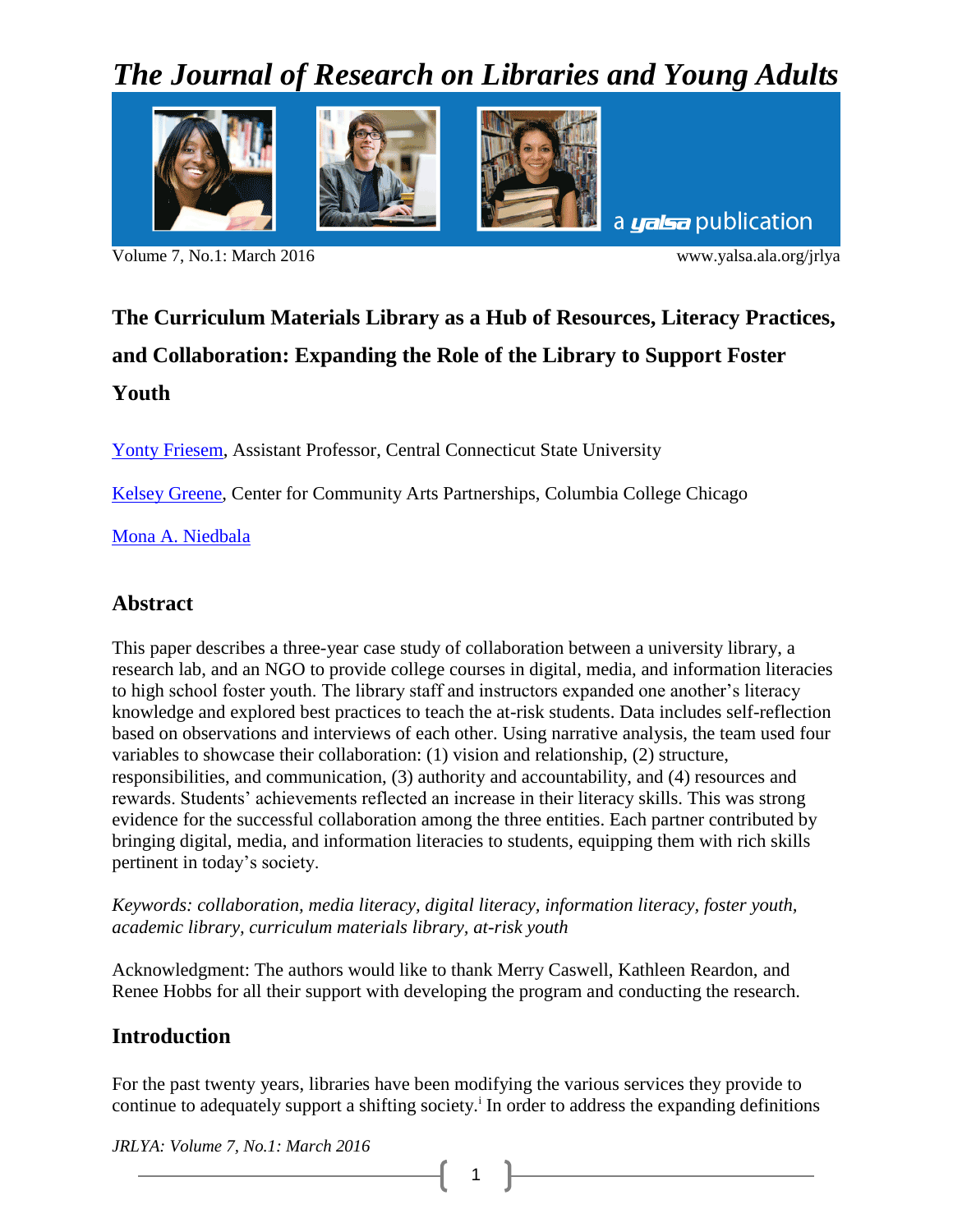of literacy and new literacies<sup>ii</sup> along with the social role that libraries play, YALSA's task force developed nine core guiding values in 2015: accountability, collaboration, compassion, excellence, inclusion, innovation, integrity, professional duty, and social responsibility.<sup>iii</sup> YALSA's focus on collaboration, inclusion, innovation, and social responsibility closely align with our work and the research described in this paper.

The Curriculum Materials Library (CML) at the University of Rhode Island (URI) has been designed and has evolved to meet the growing needs of its patrons. Our research describes the benefits of our collaborative partnerships, which combined library resources with expanded literacy frameworks to support high school foster youth with their college readiness. The CML, a facet of the larger university academic library, provides educational materials and resources to pre-service and in-service teachers along with the School of Education faculty. By collaborating with the University's Media Education Lab, which advances media literacy education through research and community service, and First Star, a not-for-profit organization dedicated to improving foster youths' lives, the CML became a site that offered innovative academic courses for foster youth. As a result of the collaboration and subsequent courses, the library was able to make a positive impact on the youth participants.<sup>iv</sup>

# **Literature Review**

### **Why Foster Youth?**

According to the Child Welfare Information Gateway, there are over 400,000 children in foster care in the United States.<sup>v</sup> These children have been removed from the custody of their parents or guardians by the juvenile court as a result of severe abuse, neglect, abandonment, or family conflict. Teenagers who are under the custody of the state in the foster care system are less likely to succeed academically than any other population in the United States.<sup>vi</sup> Foster youth who were neglected or abused face social and emotional challenges that influence their ability to trust.<sup>vii</sup> Furthermore, the changes in their environments from moving frequently and their subsequent changing school placements manifest negatively with a decrease in their academic performance and skills.<sup>viii</sup>

Research has shown that foster youth have among the poorest educational outcomes of all student populations. Of the nearly 250,000 foster children who are of school age, only 50 percent graduate or earn a general educational development (GED) credential by age eighteen.<sup>ix</sup> That is 20 percent less than the general population.<sup>x</sup> While 84 percent of foster youth want to go to college, only 20 percent actually go, and less than 9 percent obtain a bachelor's degree.<sup>xi</sup>

In 2009 Reardon and Noblet addressed the need for an academic intervention for foster youth by

creating a college-readiness program to increase their academic achievement.<sup>xii</sup> Through the nonprofit First Star, they founded the first academy in 2011 at the University of California, Los Angeles.<sup>xiii</sup> High school foster students from the state lived on campus for a month and took accredited classes to learn about academic disciplines while experiencing college life.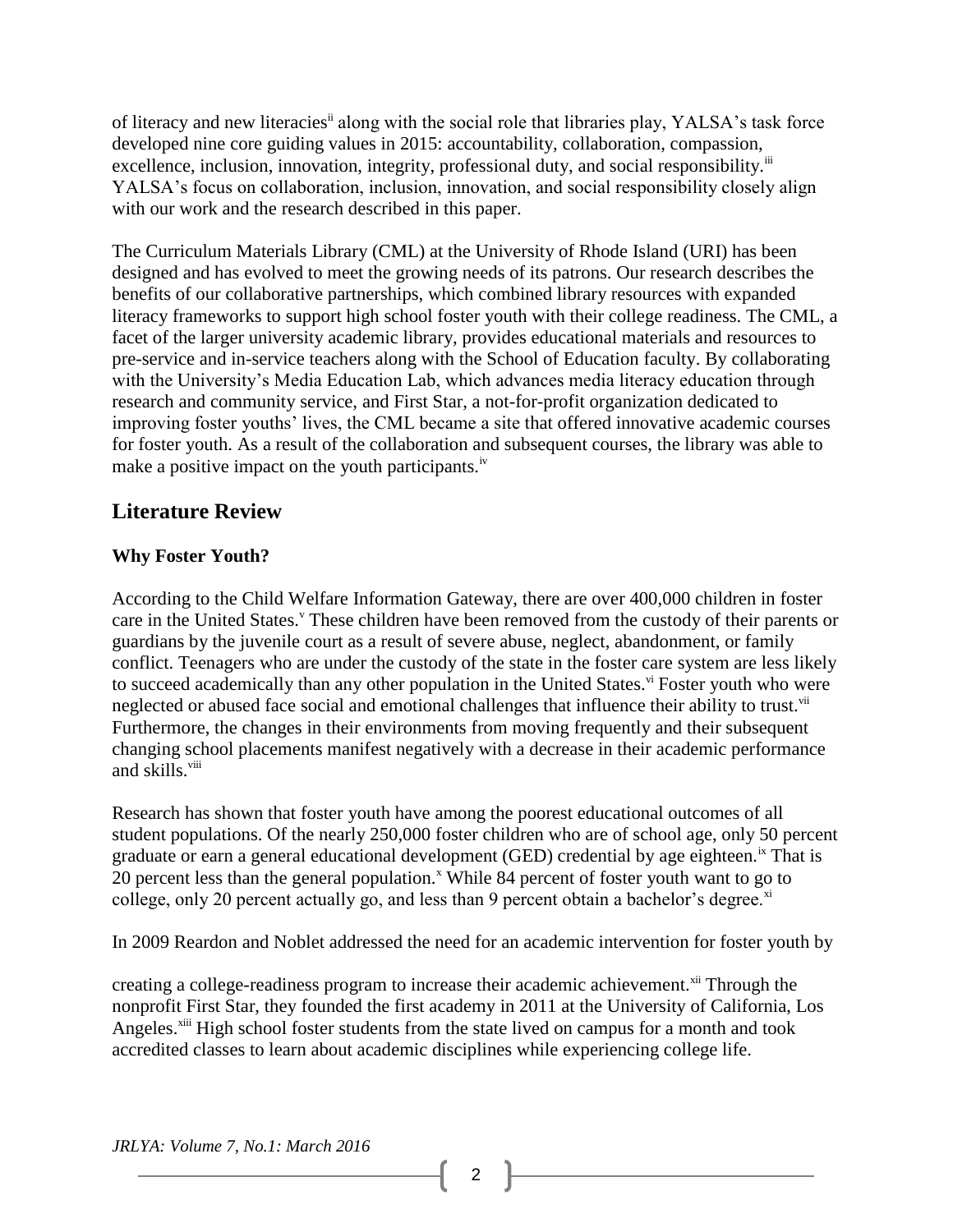In the summer of 2012, First Star created the second summer academy at the University of Rhode Island (URI).<sup>xiv</sup> The Media Education Lab at URI was asked to create the curriculum and teach the media education courses. As members of the Media Education Lab, we collaborated with the CML staff in carrying out the courses. We decided to conduct research to evaluate the effects of our curriculum and pedagogy.

#### **Academic Summer Camps as Resources for Foster Youth Needs**

Current literature presents some promising collaborative models between education and community leaders, social organizations, and programs that aim to support foster youth in graduating from high school and going on to college or the workplace. $x<sup>x</sup>$  One notable model, the California Academy, is believed to be the nation's first comprehensive residential education program created specifically for foster youth.<sup>xvi</sup> Another exemplary collaboration at Michigan State University entailed a summer program designed to assist transitioning foster youth pursuing a college education. Led by the School of Social Work in collaboration with other colleges and disciplines, the program provided peer support, mentoring, and active learning sessions that helped foster youth increase their understanding of college life, scholarship, and admissions procedures while also providing models for life purpose and resilience.<sup>xvii</sup>

Addressing the needs of youth who aged out of foster care, other researchers have examined campus support programs designed to provide financial, academic, and other types of assistance to help foster students graduate from college. Focusing on resiliency among former foster youth can promote their healthy functioning.<sup>xviii</sup> Moreover, Dworsky and Pérez called for exploration of "the ways in which the relationship between program participation and educational outcomes varies depending on the characteristics of the former foster youth and the types of services and supports students receive."<sup>xix</sup> While we found different programs that addressed the academic, social, and emotional needs of foster youth, we were not able to find examples of college or university libraries as partners in these collaborations.

#### **The Public Library as a Resource for Foster Youth Needs**

Libraries can play an essential role in furthering support for foster students because they are spaces that can provide access to books, literacy materials, and services not always available to

disadvantaged youth.<sup>xx</sup> The public library is seen as a neighborhood resource center that offers a sense of community, where foster youth can benefit from social services and take part in literacy activities, college clubs, and career programs that empower them to transition to young adulthood.<sup>xxi</sup> We were able to find only two studies that mentioned a public library in relation to foster youth services. The first one was a quantitative survey that Courtney, Lee, and Pérez administrated with 732 foster youth in Illinois, Iowa, and Wisconsin.<sup>xxii</sup> They were looking to see if the foster youth received the services they needed, including one item about job searches at the library. Only 28.8 percent felt that they were given the necessary services to live independently. The second one, a qualitative study by Snow, described how an Oakland (CA) public library provided the author and a ten-year-old foster child she mentored a place to meet weekly.<sup>xxiii</sup> She listed her recommendations for librarians who want to support their patrons who are in foster care. One of these recommendations was to collaborate with agencies, schools, and online resources. When we looked at school or academic libraries, we did not find any information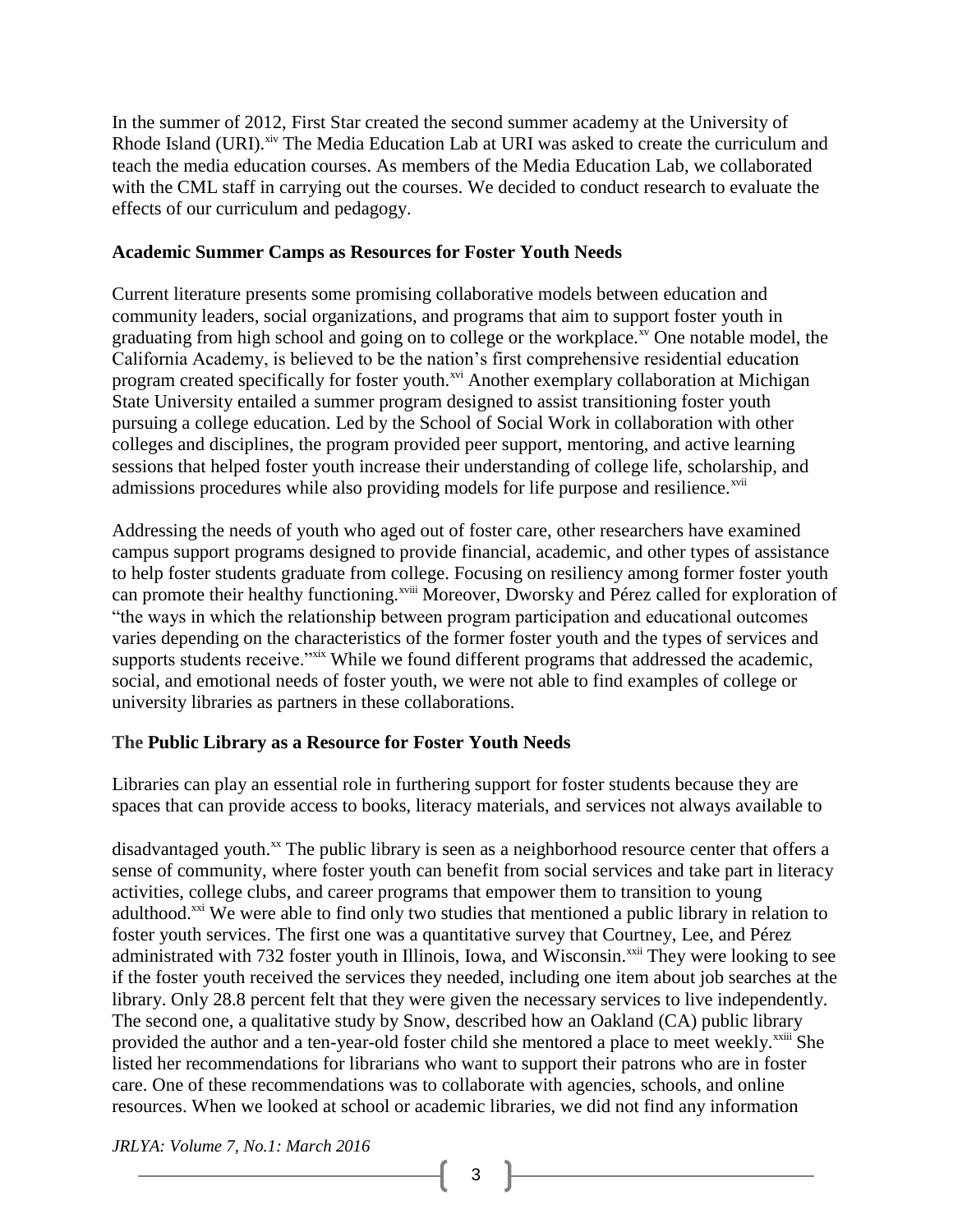about the role of any on-campus libraries in assisting high school foster youth with acquiring new literacies.

This article addresses this gap in the literature and provides an original model of collaboration between the CML and the Media Education Lab at URI to teach information, digital, and media literacies to high school foster youth.

#### **The Library as a Hub for Information, Digital, and Media Literacy**

The American Library Association defines information literacy as the ability to recognize when information is needed and the ability to locate, evaluate, and use the needed information effectively.<sup>xxiv</sup> The digital tools and online media provided by libraries have expanded the literacy practices of the patrons. Thus, libraries need to add digital and media literacy to information literacy because such a framework more directly acknowledges this span of resources and services their patrons' needs.

Adding on to this, digital and media literacy emphasize the connection between analyzing and producing media messages as well as the social responsibility and civic engagement of consuming and composing media. The two literacies combined advance the multiliteracies advocated by the New London Group.<sup>xxv</sup> However, as stated before, not many programs provide this combination, especially for underprivileged and at-risk youth. Many nonprofit organizations offer media literacy programs to underprivileged and at-risk youth, but these programs focus on providing agency to participants and can neglect the academic side of media literacy.<sup>xxvi</sup>

Many scholars combined information and media literacy, as pointed out by Martens' metaanalysis.<sup>xxvii</sup> In 2010 Hobbs published a white paper reframing the different literacies into the access, analyze, create, reflect, and act (AACRA) model. She explained how in the digital age, everyone should be able to *access* information, *analyze* information, *create* messages, *reflect* on media influences, and *act* in a socially responsible way.<sup>xxviii</sup> In this paper, we will address information, digital, and media literacy according to the five media literacy competencies listed above that our collaboration addressed at the CML.

Cultivating information, digital, and media literacy is a high priority in today's educational policy of the Common Core State Standards.<sup>xxix</sup> At the same time, underprivileged and at-risk students such as foster youth do not receive equal experiences as students who attend influential formal schools. More and more media literacy programs advance social justice with underprivileged populations.<sup>xxx</sup> The YOUMedia initiative combines practices of information, media, and digital literacy for urban adolescents in public libraries and community centers across the country by providing open, flexible, and highly creative spaces where young people can "hang out, mess around, and geek out" with the support of mentors and community partners.<sup>xxxi</sup>

When it comes to academic libraries, little is known about the transcendence of library services beyond the institutions they are located within. In our work, we looked at the opportunity to combine the advantages of academic libraries with other partners to benefit high school students in the foster care system. Teenagers who are in the foster care system frequently change locations and schools, and they are often in unstable emotional and behavioral situations. It is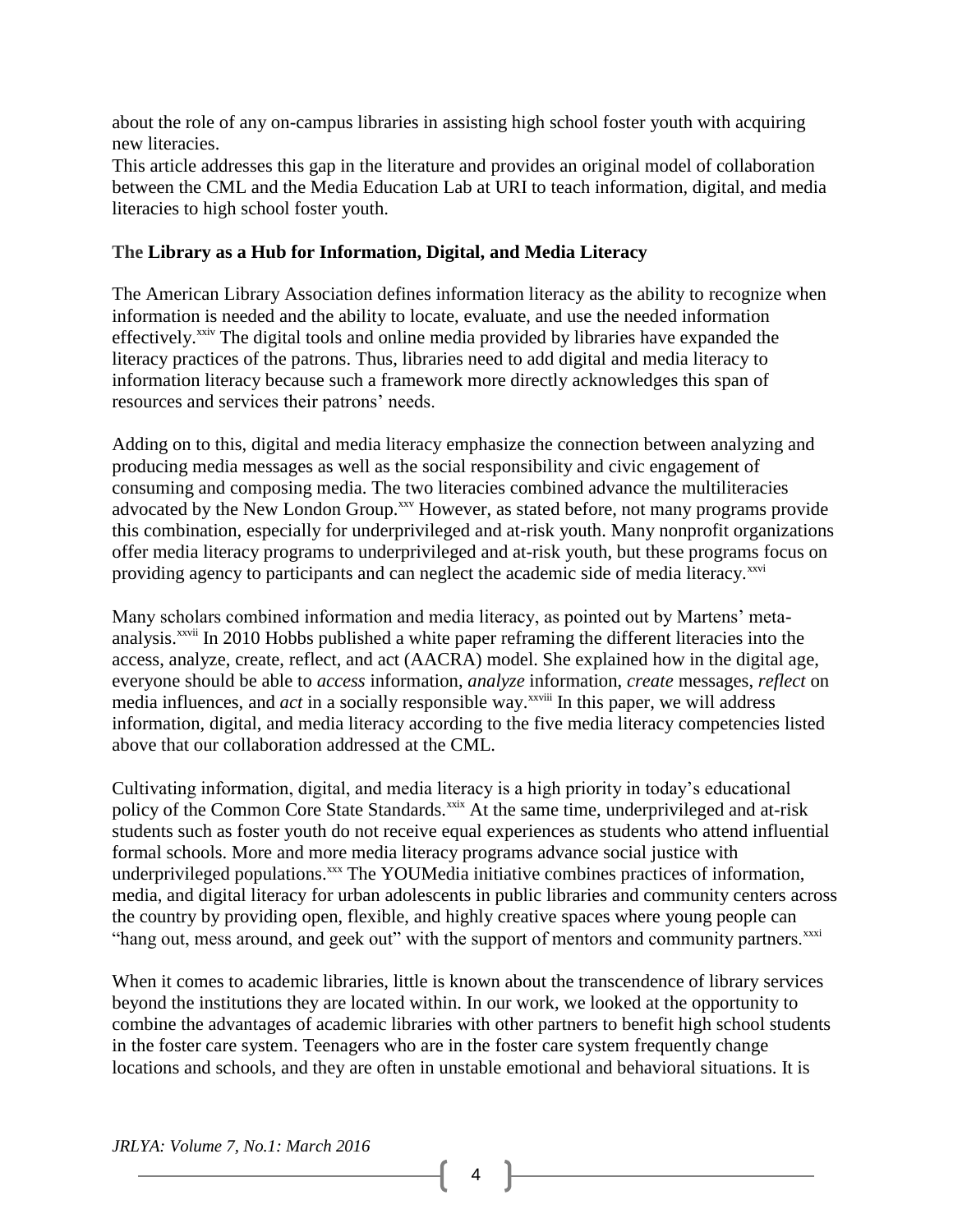usually too challenging for them to keep coming on a regular basis to a program within the library.

For these reasons, Reardon and Noblet advocated to organize a month-long summer academy followed by a monthly meeting to assure sustainability.<sup>xxxii</sup> When we were approached in 2012 to provide the college-level media classes, we wanted to collaborate in order to bring media literacy to the most underprivileged population in the United States. We were interested in exploring the following question: How could the available resources and our collaborative work at the Curriculum Materials Library enhance the foster students' information, digital, and media literacy skills?

# **Method**

The purpose of this case study<sup>xxxiii</sup> is to explore the collaboration between First Star, the Media Education Lab at the University of Rhode Island (URI), and the Curriculum Materials Library (CML) at URI to enhance high school foster students' information, digital, and media literacies

during a month-long summer academy spanning three years. Each partner took responsibility for different aspects of program design and delivery, and together we collaborated to enhance the students' information and media literacies. We applied Mattessich, Murray-Close, and Monsey's constructs of collaboration to define our own: (1) vision and relationship, (2) structure, responsibilities, and communication, (3) authority and accountability, and (4) resources and rewards.<sup>xxxiv</sup> Students' information, digital, and media literacy competencies were defined as the ability to access, analyze, create, reflect, and act.<sup>xxxv</sup> As we saw the impact on the students, we wanted to examine how our resources and collaboration were part of the successful program.

## **Participants**

The three authors, Yonty Friesem, Kelsey Greene, and Mona A. Niedbala, collaborated for three years during the summers of 2012–2014 to provide an information and media literacy program to foster youth. Both Yonty and Kelsey worked at the Media Education Lab at the University of Rhode Island, doing research and providing community service via media literacy education and specifically media production activities. Yonty and Kelsey have experience in media production as professionals and educators. Yonty was pursuing his PhD in education at URI at the time with an emphasis on media literacy education, and Kelsey had just finished her BA in documentary studies and production. After the third year of the program, Kelsey completed her MA in educational technology and new literacies, from the State University of New York at Buffalo. Mona, the head of the CML since 2007, created the resource collection to serve the instructional and research needs of students and faculty in the School of Education. Dr. Julie Coiro from the School of Education connected the three authors during initial preparation for the first summer academy.

The first cohort of twenty-two students came to campus in the summer of 2012. All the students were under the guardianship of the Rhode Island foster care system. The students had to apply and went through a set of interviews for enrollment. The following year, a new cohort of eight students joined the continuing seventeen students. In 2014 there were twenty returning students. In total, we looked at the media literacy practices of thirty students ( $N = 30$ ). The managing team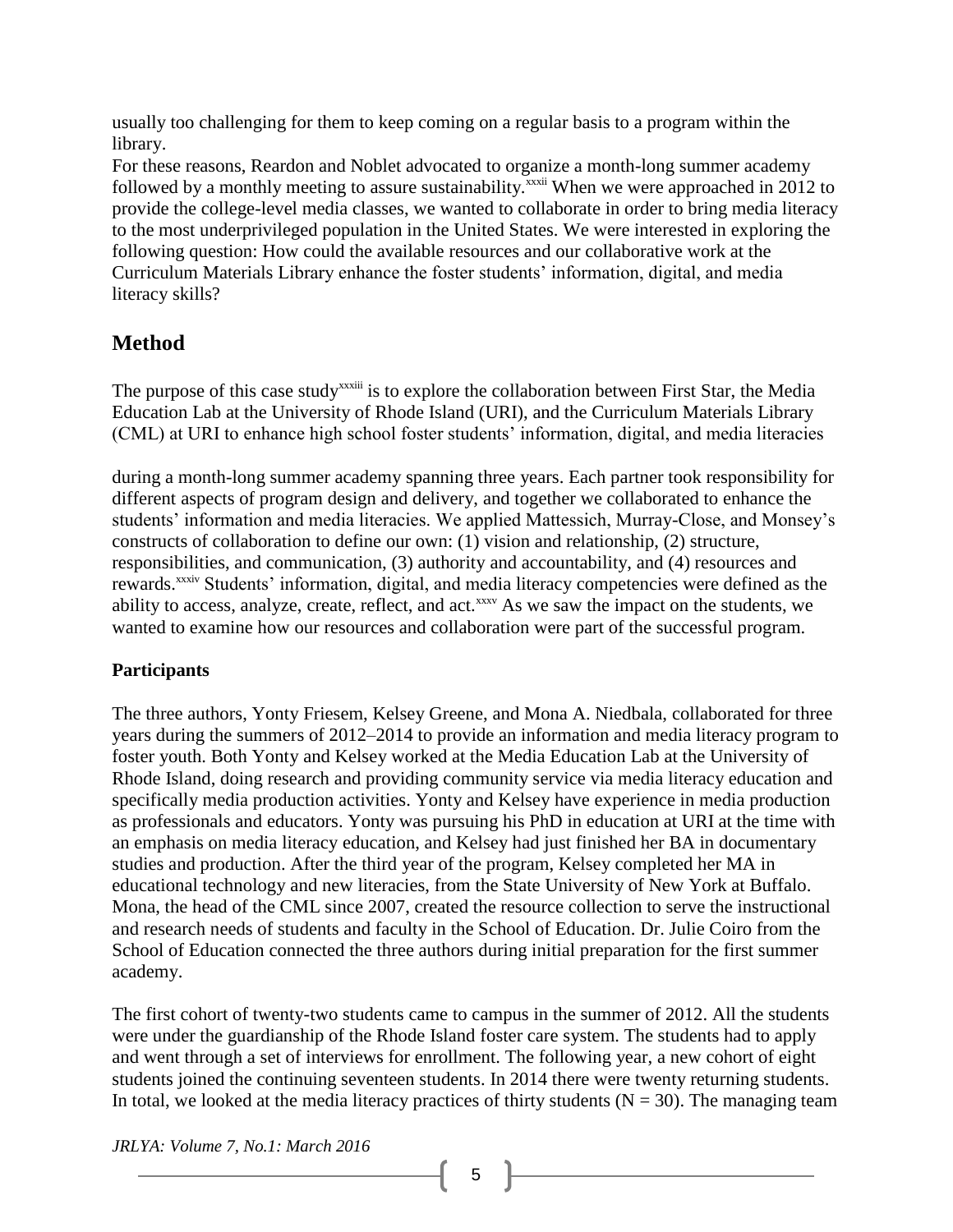included one program director and two assistants, who were working on the program logistics and discipline. In addition, the program mentors were undergraduate students who provided support for the students' academic, behavioral, and emotional challenges. For every five students, there was one mentor. During the three years, the staff changed. In total, programmatic collaboration was between eight adults  $(N = 8)$ .

#### **Context of the Study**

The program was offered each July on URI's campus for four weeks. Besides the media classes, the students had intensive classes in English and math along with field trips and physical activities. Once we established the CML as our place of instruction, the students identified the URI academic library as a comfortable, safe space for media production and academic learning.

The CML had many resources to offer the students, including interactive whiteboards, tablets, laptops, and cameras. Each year we extended the access to different CML resources, as seen in table 1. The collaboration grew as we learned to identify the needs of the students and the depth of support we could get. Mona provided guided tutorials on online resources for us as the instructors using the university server and for the students using free resources beyond class time. In the third year, the CML became the month-long classroom for English and math classes.

The collaboration evolved as we developed our programs to better meet the students' needs and better understand what resources were available to us.

|      | Technology          | Tech support             | Instructional support    |
|------|---------------------|--------------------------|--------------------------|
|      |                     |                          |                          |
| 2012 | Smartboards         | Mona helped address tech | CML staff were actors in |
|      | Internet            | malfunctions.            | the videos.              |
|      | Flip cameras        |                          |                          |
|      | Desktop computers   |                          |                          |
| 2013 | <b>Smarthoards</b>  | Mona addressed tech      | Mona gave a session on   |
|      | Internet            | malfunctions, gave       | evaluating online        |
|      | Flip cameras        | software tutorials, and  | information and using    |
|      | Desktop computers   | pointed to online        | online resources.        |
|      | Individual laptops  | resources.               |                          |
| 2014 | <b>Smartboards</b>  | Mona addressed tech      | CML used for other       |
|      | Internet            | malfunctions, gave       | classes (math);          |
|      | Flip cameras        | software tutorials, and  | Mona provided support    |
|      | Desktop computers   | pointed to online        | during the media         |
|      | Individual laptops  | resources.               | sessions.                |
|      | Canon Vixia cameras |                          |                          |

#### **Table 1. Yearly Use of the CML Resources**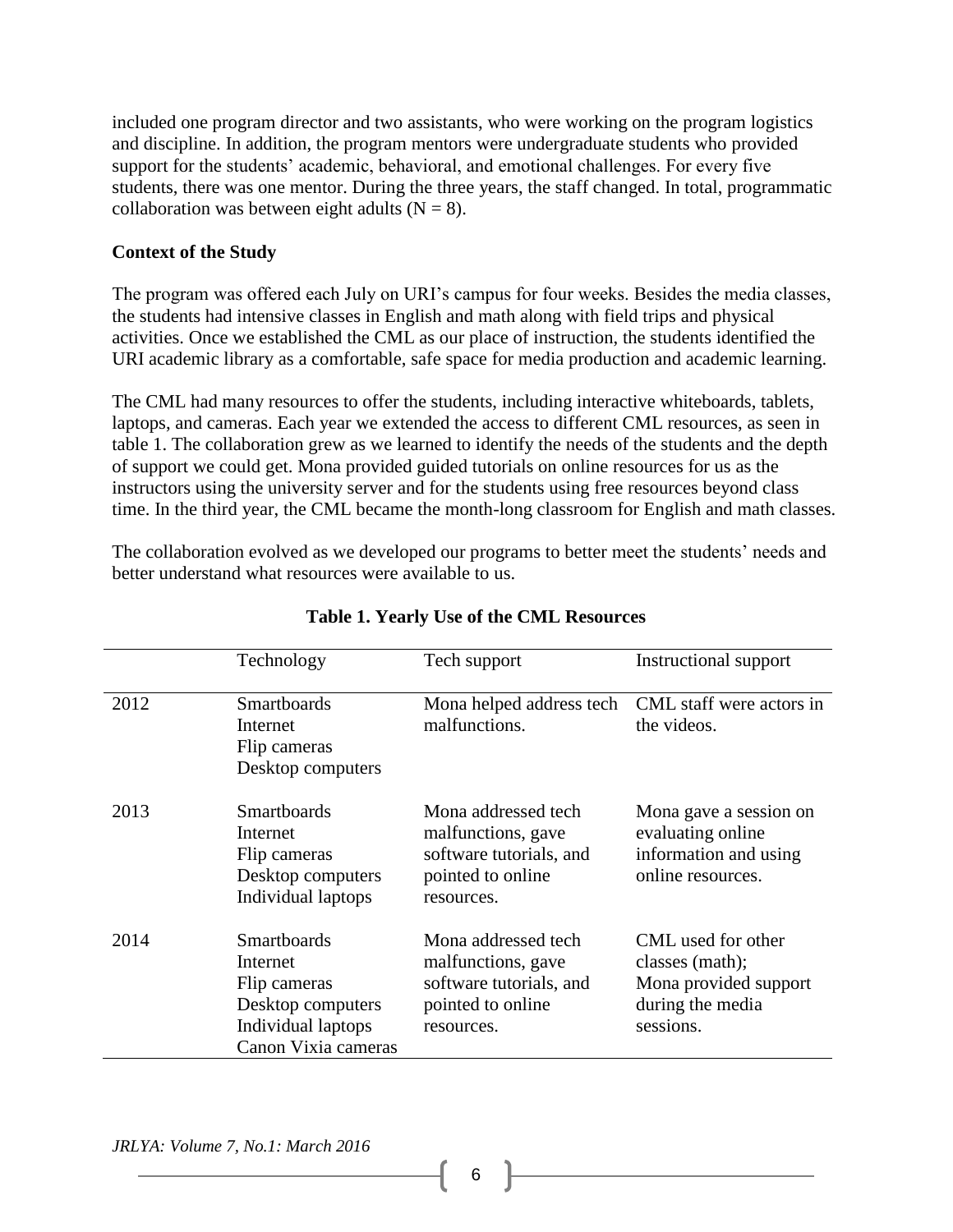#### **Procedure and Data Collection**

The planning for the first program started in the spring of 2012. Yonty and Kelsey worked on the lesson plans using Hobbs' digital and media literacy framework, which included information literacy.<sup>xxxvi</sup> Mona provided the technology-rich environment at the CML, and also the option to incorporate information literacy with her support. As Yonty, Kelsey, and Mona planned the program, they met with the organizers to make arrangements for the particular characteristics of the first summer academy cohort.

Each interview consisted of reflective questions about the students' experience of the program. We used AudioNote on an iPad to record and write notes for the interviews and observations. Each interview took between ten and twenty-five minutes, according to the answers of the staff members.

Yonty made most of the observations, as Kelsey was the main instructor for the second and third years. Research assistants from the Media Education Lab made additional observations when available as well. Each year the final class held a group reflection that was videotaped. Additionally, at the end of each summer program, we had a public screening of the students' projects. As we reflected after each year on our work and analyzed the observation notes, interviews transcripts, and the student artifacts, we modified the variables and our data collection technique.

For ethical issues, and upon IRB approval, all adult participants, legal guardians of the youth participants, and youth participants signed consent forms on a yearly basis. All staff members agreed to participate. However, some students did not want to participate (four students asked not to be included). They were not interviewed and their artifacts were not included.

#### **Variables of Interests**

Our research explored the nature of our collaboration as it related to the students' information, digital, and media literacy skills. For the purpose of analyzing the data, we choose to use Mattessich, Murray-Close, and Monsey's definition of collaboration:

Collaboration connotes a more durable and pervasive relationship. Collaboration brings previously separated organizations into a new structure with full commitment to a common mission. Such relationships require comprehensive planning and well-defined communication channels operating on many levels. Authority is determined by the collaborative structure.<sup>xxxvii</sup>

Further, they distinguish collaboration from cooperation and coordination by four variables: (1) vision and relationship, (2) structure, responsibilities, and communication, (3) authority and accountability, and (4) resources and rewards.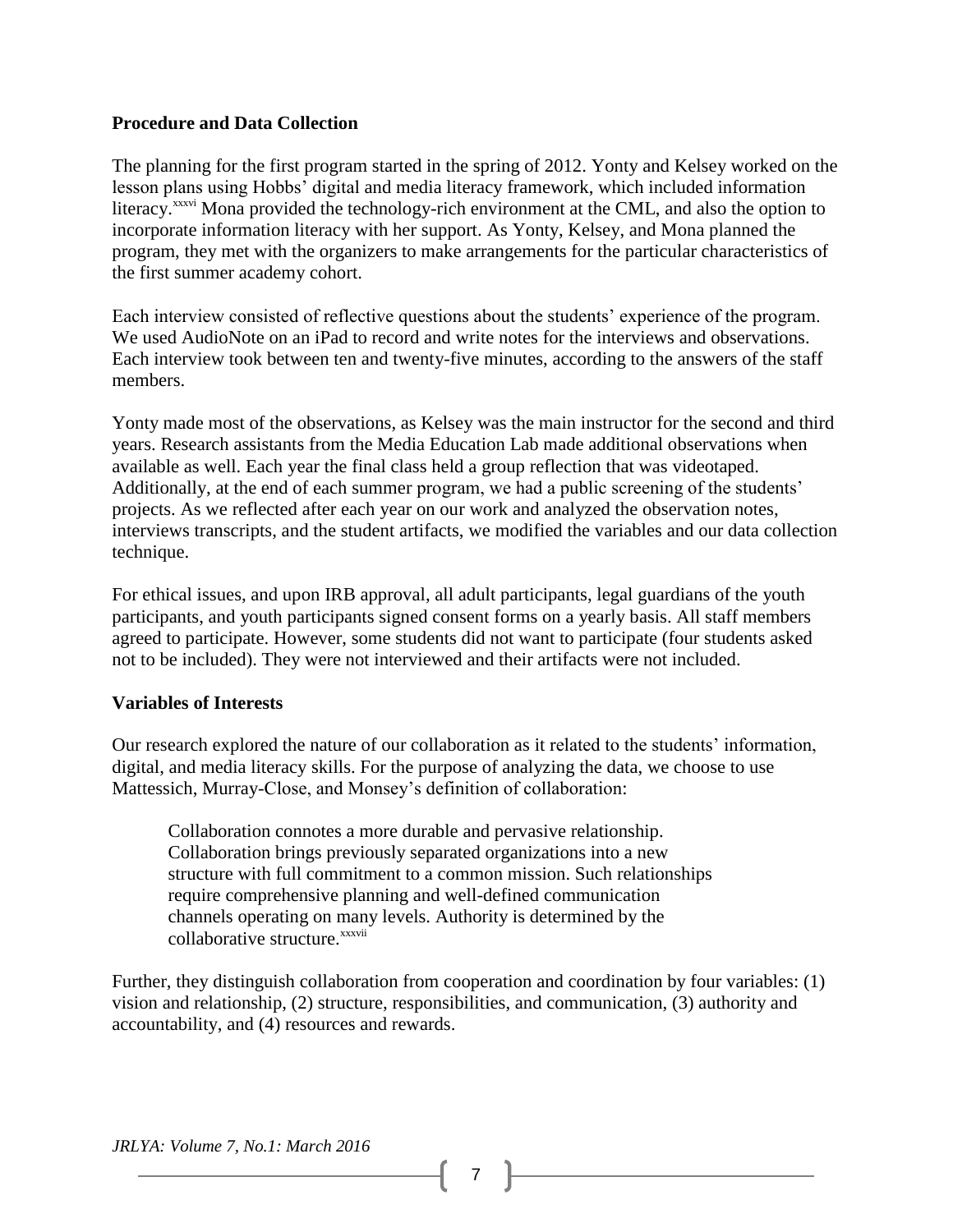#### **Data Analysis**

As recommended by Merriam, we used a narrative analysis to analyze our case study.<sup>xxxviii</sup> We looked at the three years of collaboration between First Star, the Media Education Lab, and the CML using a narrative analysis of our observations, interviews, and reflections. We were able to capture the process and human experience that we had in those three years. Our analysis evolved during that time frame. As we analyzed our collaboration, we looked at students' outcomes as evidence of the success of our mutual work. In our narrative analysis, we were looking to connect our collaboration with the students' learning outcomes. Previous publications<sup>xxxix</sup> have explored and described the development of the information, digital, and media literacy skills of the students in each year (see table 3.). In order to analyze the nature of our collaboration, we looked at Lincoln, Lynham, and Guba's participatory method to ensure trustworthiness.<sup>xl</sup>

Lincoln and Guba used the term *trustworthiness* instead of *validity* for naturalistic inquiry.<sup>xli</sup> Looking at each variable for each year, we examined three different data sources (self-reflection, interviews, and observations) to make sure our data was showing a connection between the students' development of literacy skills and our collaboration. Our case study findings are context based and cannot be generalized. However, according to Creswell, data can be transferable to other settings; therefore, our findings can help other libraries see the value of this collaboration and how it can advance the media literacy skills of at-risk and underprivileged students, and especially foster students.<sup>xlii</sup>

## **Findings**

The three of us, Yonty, Kelsey, and Mona, worked together to introduce information, digital, and media literacy to our students as part of the First Star summer academy. Working in collaboration with the nonprofit organization's administration staff members were Yonty and Kelsey, as instructors and researchers from the Media Education Lab, and Mona, as the CML head. Using Mattessich, Murray-Close, and Monsey's definition of collaboration, we describe our personal process as it unfolded during the three years of the summer academy.<sup>xliii</sup> We looked at four variables: (1) vision and relationship, (2) structure, responsibilities, and communication, (3) authority and accountability, and (4) resources and rewards. As discussed below, we collaborated on different levels to support the information, digital, and media literacies of the foster youth students.

#### **Vision and Relationship**

Each partner applied its mission to the shared goals of promoting college and career readiness for foster youth students. First Star's mission is to improve the lives of America's abused and neglected children.<sup>xliv</sup> The Media Education Lab's mission is to advance media literacy education through research and community service. $x^1$ <sup>V</sup> The CML's mission is to support the URI School of Education and the university curriculum by assisting education majors in the development of lesson plans, instructional materials, and activities through the provision of appropriate resources, technologies, and library services.<sup>xlvi</sup>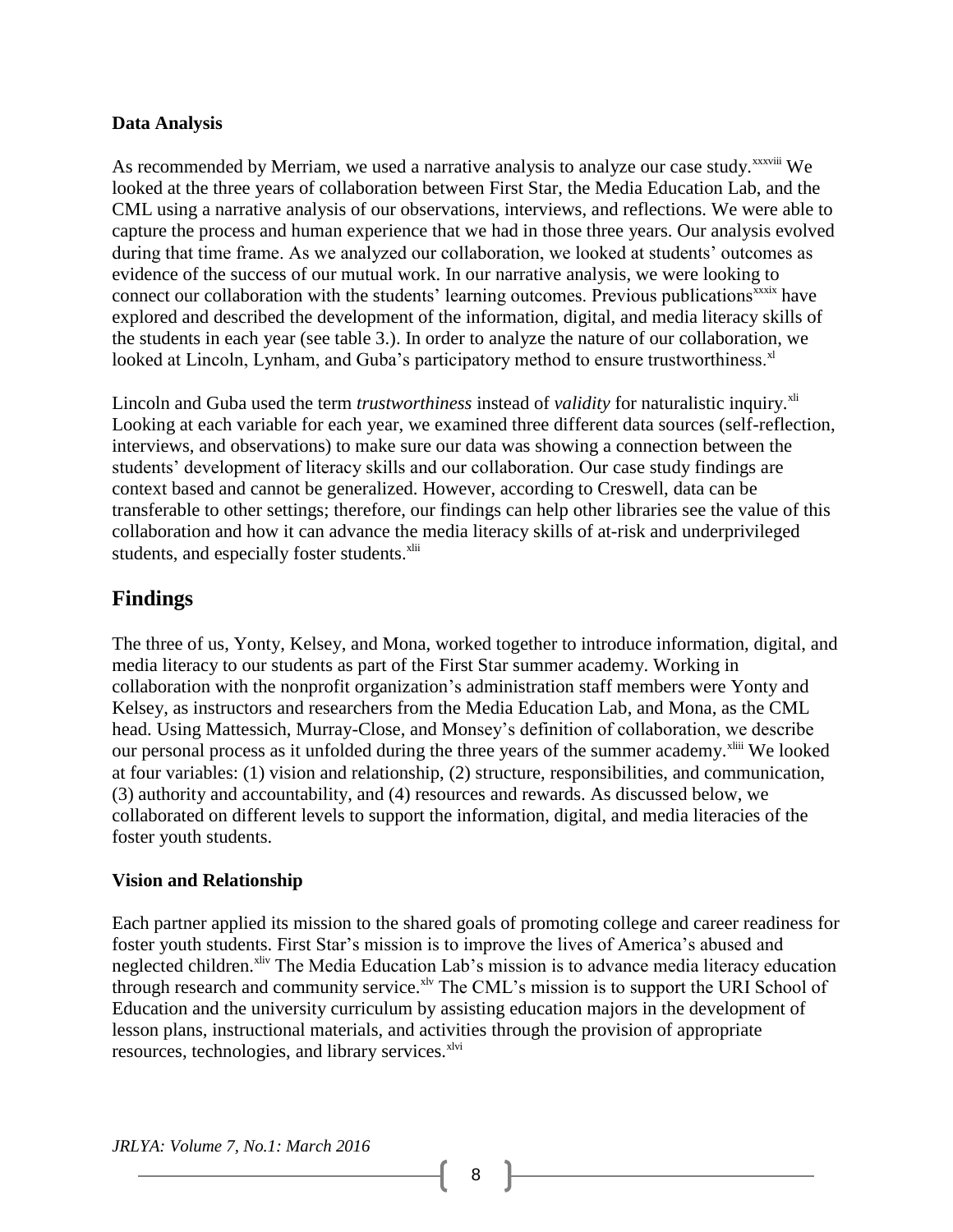Yonty and Kelsey were the instructors and researchers of the media classes. In their academic courses, they applied educational practices to promote the students' digital and media literacy competencies in order for them to experience college-level classes in communication. Mona provided the space, equipment, and support to teach the digital and media literacy courses to the foster students. First Star staff were in charge of students' discipline and providing emotional support. Having the courses at the university library allowed the foster youth to explore and experience college-level studies and resources.

The relationship of the three organizations—the Media Education Lab, the CML, and First Star—was established on the basis of their shared goal. The vision of the First Star URI Academy combined the three missions by providing a year-long program that aimed to provide some of Rhode Island's foster youth with improved access to college through education and exposure.<sup>xlvii</sup> First Star was the initiator of the academy and the organization that partnered with the University of Rhode Island and local agencies to provide the summer academy for the foster youth. First Star and the University of Rhode Island founded the First Star URI Academy by combining donations and sponsorship from local organizations and the university's funding.

Being part of the university's Media Education Lab, Yonty and Kelsey were hired by the university to provide the digital and media literacy classes. They reached out to Mona as the CML director to ask for space, equipment, and support. As part of the CML mission to support the university's educational initiatives, all of those were provided for free. Yonty, Kelsey, and Mona were in daily contact with the program director to coordinate the times and the organization of classes, and to address issues if necessary. The structure of the courses allowed for shared responsibilities as we communicated on a daily basis.

#### **Structure, Responsibilities, and Communication**

The structure of the digital and media literacy course evolved each year. As seen in table 2, each year had a different emphasis as we built upon the previous year.<sup>xlviii</sup> Each year Yonty and Kelsey conducted research on the students' information, digital, and media literacies competencies. The number of students changed from year to year as did the students who volunteered to participate in the research. The first year we taught for thirty-six hours while in the following two years only eighteen hours. The outcomes varied as we practiced different types of media production. First Star URI Academy had one administrative director and two assistants who were in charge of the whole summer academy. Yonty and Kelsey were hired to provide the digital and media literacy class. The CML was the place where the class took place. In the third year of the program, the CML became the place for all academic classes.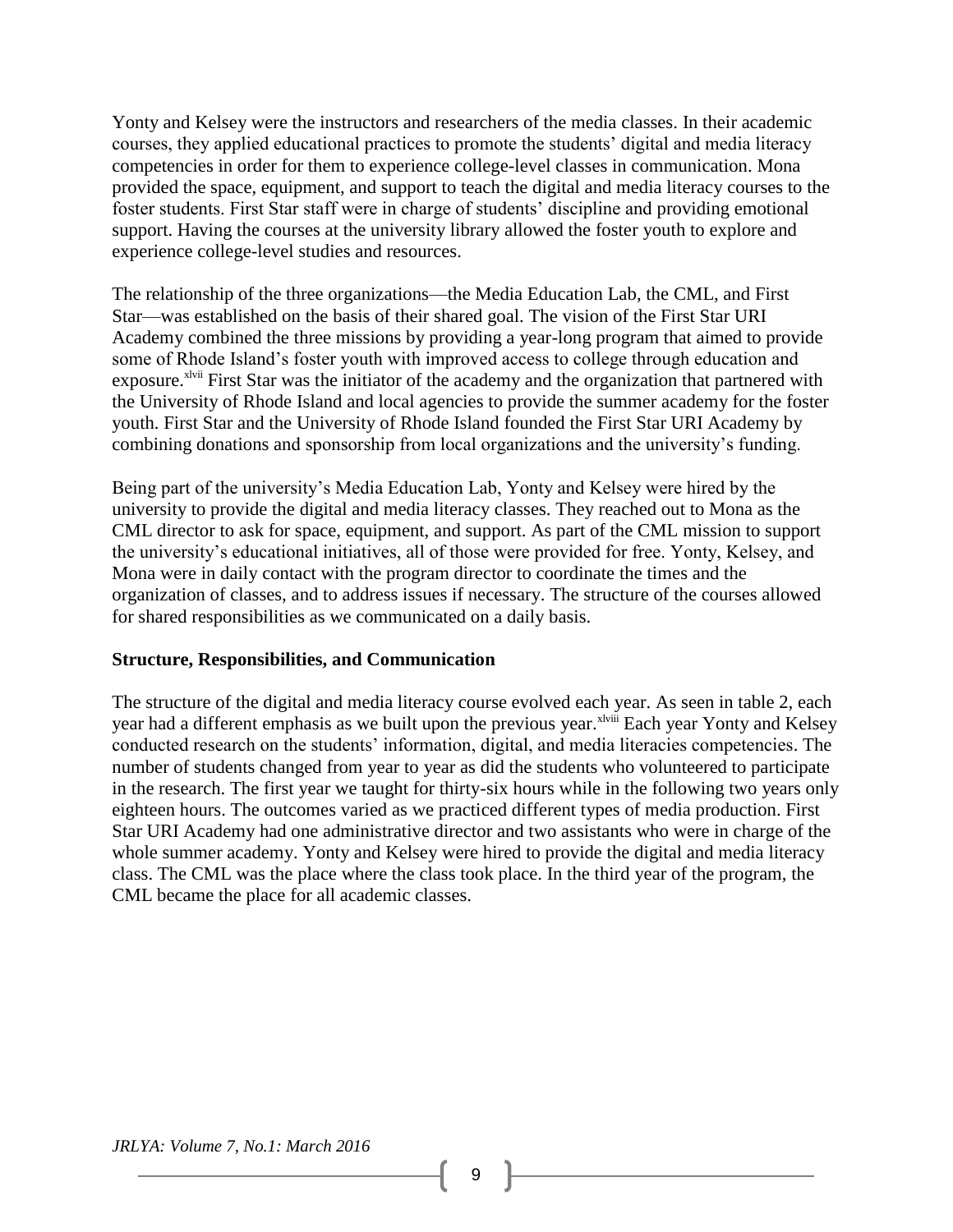| Year | <b>Students</b> | Participants | Course<br>Hours | Analysis                   | Production                                                                                       |
|------|-----------------|--------------|-----------------|----------------------------|--------------------------------------------------------------------------------------------------|
| 2012 | $20(2*)$        | 20           | 36              | Videos, social<br>networks | Video production:<br>7 ads, 6 music videos, 7<br>manifestos (PSAs), 4 video<br>games—total of 24 |
| 2013 | 25              | 22           | 18              | Online resources           | Website design:<br>15 websites, 7 blogs—total<br>of 22 web design projects                       |
| 2014 | $16(1*)$        | 13           | 18              | Multimedia<br>messages     | Digital campaign:<br>5 PSAs, 1 song                                                              |

**Table 2. Structure of First Start URI Academy Class in Digital and Media Literacy**

*Note:* Adapted from Yonty Friesem and Kelsey Greene, "Tuned In: The Importance of Peer Empathic Feedback in a Media Literacy Class with Foster Youth" (Washington, DC, 2016).

\*Numbers in parentheses indicate the number of students who started the program but did not finish.

The responsibilities of each partner overlapped since the definitions of their roles were not always clear. While the Media Education Lab provided the content of the digital and media literacy course along with the pedagogy and research, the CML provided the space, equipment, and support. And First Star provided the logistics and funding for the program. The

responsibilities were established back in 2012 when the Media Education Lab staff were hired and provided a report to capture the nature of the different partners' responsibilities.<sup>xlix</sup>

In order to address students' emotional and behavioral issues, we established communication through in-person follow-ups, e-mails, text messages, and phone calls over the years. Before starting the summer academy, we conducted interviews with the staff to ensure we had shared goals, responsibilities, and ways of communicating. And yet the communication between each partner was challenging, due to tight schedules and many responsibilities outside of classes. The students needed personal attention that was difficult to give when they were in a group of sixteen to twenty-five students. Yonty, Kelsey, Mona, and First Star mentors were in classes most of the time. However, Yonty did research on other classes of the academy, Kelsey had responsibilities in the School of Communication and Media, and Mona had other patrons at the CML. In order to address these challenges, we had daily reflection sessions. Though as instructors, Yonty and Kelsey were not always informed of sensitive information that led to emotional breakdowns in class. Eventually, due to our communication with First Star staff, we were able to understand how occurrences outside of class influenced students' learning and behavior.

#### **Authority and Accountability**

Each one of us had different responsibilities, and therefore we also had various authorities over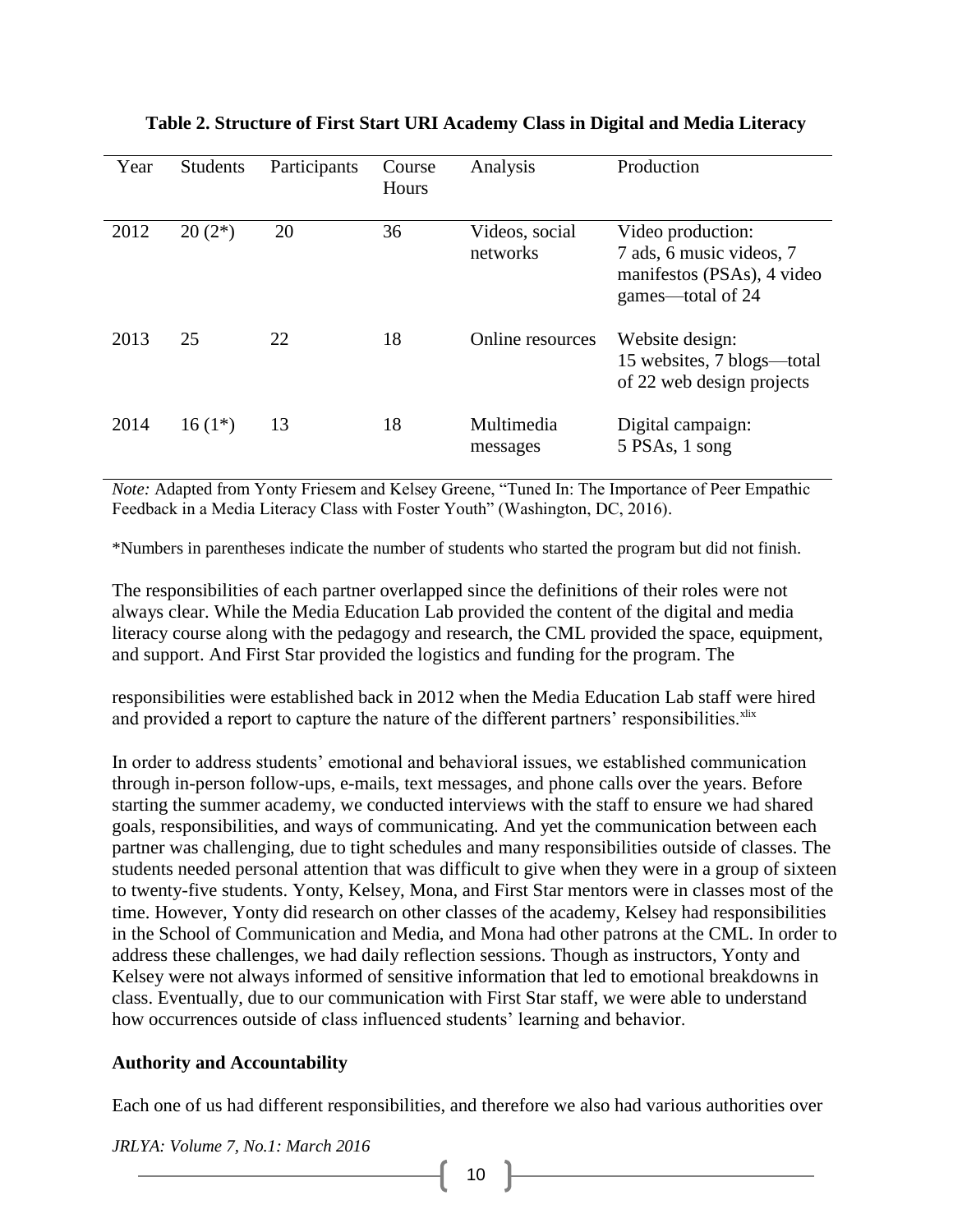the content and research (Yonty and Kelsey), the space and equipment (Mona), and discipline and emotional support (First Star staff). Yet the authority over students' behavior was ambiguous and sometimes led to misunderstandings. For example, when one student started to answer rudely to our instruction, we asked her to calm down. When that did not work and she continued to interrupt the instruction, one of the academy staff members accompanied her outside. It was only the next day with the intervention of the First Star program director that we all got together. The student apologized for her behavior, and we created ground rules to address behavioral issues. The ambiguity of who had authority over the student's behavior led to confusion and indecisiveness in coping with her interruptions and misbehavior.

Our accountability was measured by students' performances. First Star staff made sure to address any behavioral and emotional issues, while Yonty, Kelsey, and Mona used Hobbs's AACRA model to develop students' competencies.<sup>1</sup> We were able to assess their development in information, digital, and media literacy. We used activities that enhanced the students' five digital and media literacy competencies in each class, for each year. Table 3 shows the evolution of our tools to be accountable for the students' learning.

|      | Access                                                                                 | Analyze                                                            | Create                           | Reflect                                  | Act                                                   |
|------|----------------------------------------------------------------------------------------|--------------------------------------------------------------------|----------------------------------|------------------------------------------|-------------------------------------------------------|
| 2012 | Using laptop<br>and cameras,<br>Internet and<br>desktop,<br>iMovie, social<br>networks | Media<br>messages: 3<br>times (ad,<br>music video,<br>documentary) | Ad, music<br>video,<br>manifesto | Peer feedback                            | Facebook<br>group,<br><b>State House</b><br>screening |
| 2013 | E-mails and<br>website design<br>platforms                                             | Websites                                                           | Personal<br>websites             | Peer feedback<br>and group<br>discussion | Websites<br>used as high<br>school<br>credits         |
| 2014 | E-mail, social<br>network<br>marketing                                                 | Campaigns                                                          | Digital<br>campaign              | Peer feedback<br>and group<br>discussion | Videos and<br>public<br>screening                     |

**Table 3. Information, Digital and Media Literacy Competenciesin Our Classes**

In the first year, we taught students to access computers and cameras that were donated to each of them. Using editing software such as iMovie and social network sites such as Facebook, the students learned to access and curate information. Via instruction and interactive work in media analysis, students learned to interpret and evaluate commercials, music videos, and online personal videos that we called manifestos. As they were analyzing these genres, they also created their own versions of ads, music videos, and manifestos. They used peer empathic feedback to share their praise of and suggestions for their peers' work.<sup>It</sup> Their work was shared publicly at the closing night and at a special event at the Rhode Island State House.

 $11$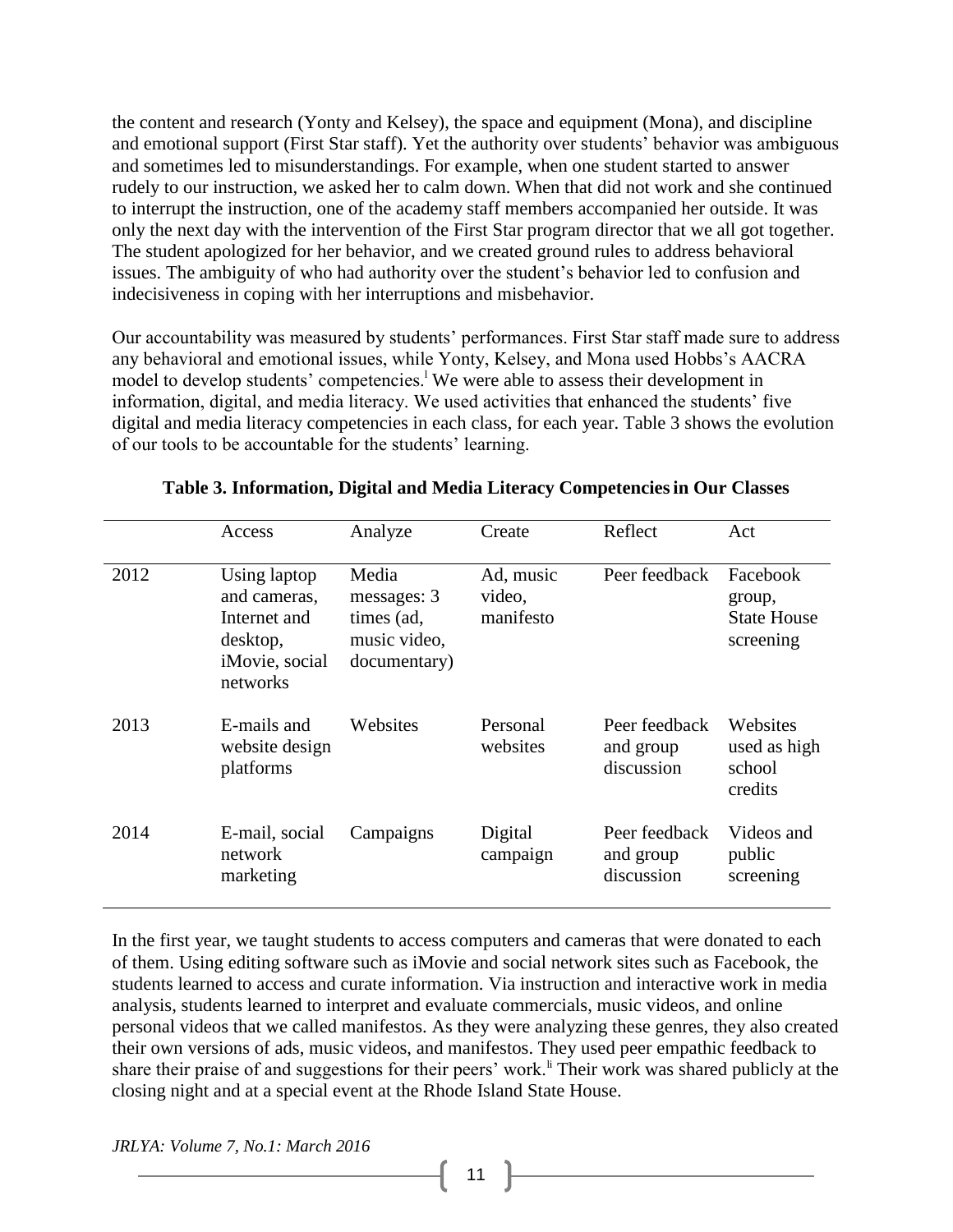In the second year, students learned to use their computers for finding and assessing information online along with learning web design. They analyzed other websites and learned how to gather and summarize information as well as how to deconstruct online interfaces. They created personal blogs and web pages to address personal concerns or interests. They used the peer empathic feedback and group discussion to reflect and modify their work. The websites were shared in their exhibit in the closing ceremony and also were used as high school credits.

In the third year, we accessed the technology to look at marketing techniques and information literacy. We analyzed digital campaigns using videos, websites, and social networks to convey a message. In groups, students created their own campaigns for their social workers and the foster care system. Building upon suggestions they had written in their first year of the program, they chose to focus on one issue to create an online campaign. They practiced once again the peer empathic feedback in groups and had a discussion about it. The videos were shared in the closing ceremony but were not published online since the administration was afraid of the social workers' reactions to it. It was only after one of the students received an award that the video was released online to share with others.

#### **Resources and Rewards**

One of the biggest draws to the first-year summer academy for the foster youth was the computer and flip camera that each one received upon arrival to the campus. With a generous donation from Hasbro (a play company in Rhode Island), students could film and edit with their own cameras and laptops. Students were able to use their devices in and out of the class due to the collaboration between the CML, the Media Education Lab, and First Star. Nonetheless, some technical issues made it very challenging, such as the university's Wi-Fi connection, students' inability to retrieve their own passwords, and the fact that the low-quality PC computers were not able to connect to the high-quality cameras. We were fortunate to have Mona as the CML director; she offered her high-end resources and allowed the students to profit from this equipment in the month-long academy. Yonty was hesitant to use the CML Apple computers since the students would not have them at home, but Kelsey convinced him that it was for the best so that the students would not be frustrated that their cameras did not work with their new PC computers.

Our professional rewards included the students' growth during our program and the acknowledgment of program success by the greater community. In the first year, the media courses had their own screening to showcase the students' work and progress. In the following years, the screening was consolidated into one graduation ceremony of the whole academy. In addition, Rhode Island state senators and representatives celebrated the accomplishment of the summer academy by inviting the students and us to the State House and showcasing one of the videos the students had produced during the program. Our personal rewards from our collaboration revolved around seeing see how important our work was. With social networks, we easily stayed in touch and learned from the students about the impact we had made on them. They received school credits, improved their grades, and demonstrated their information, digital, and media literacies skills growth every year as they came back.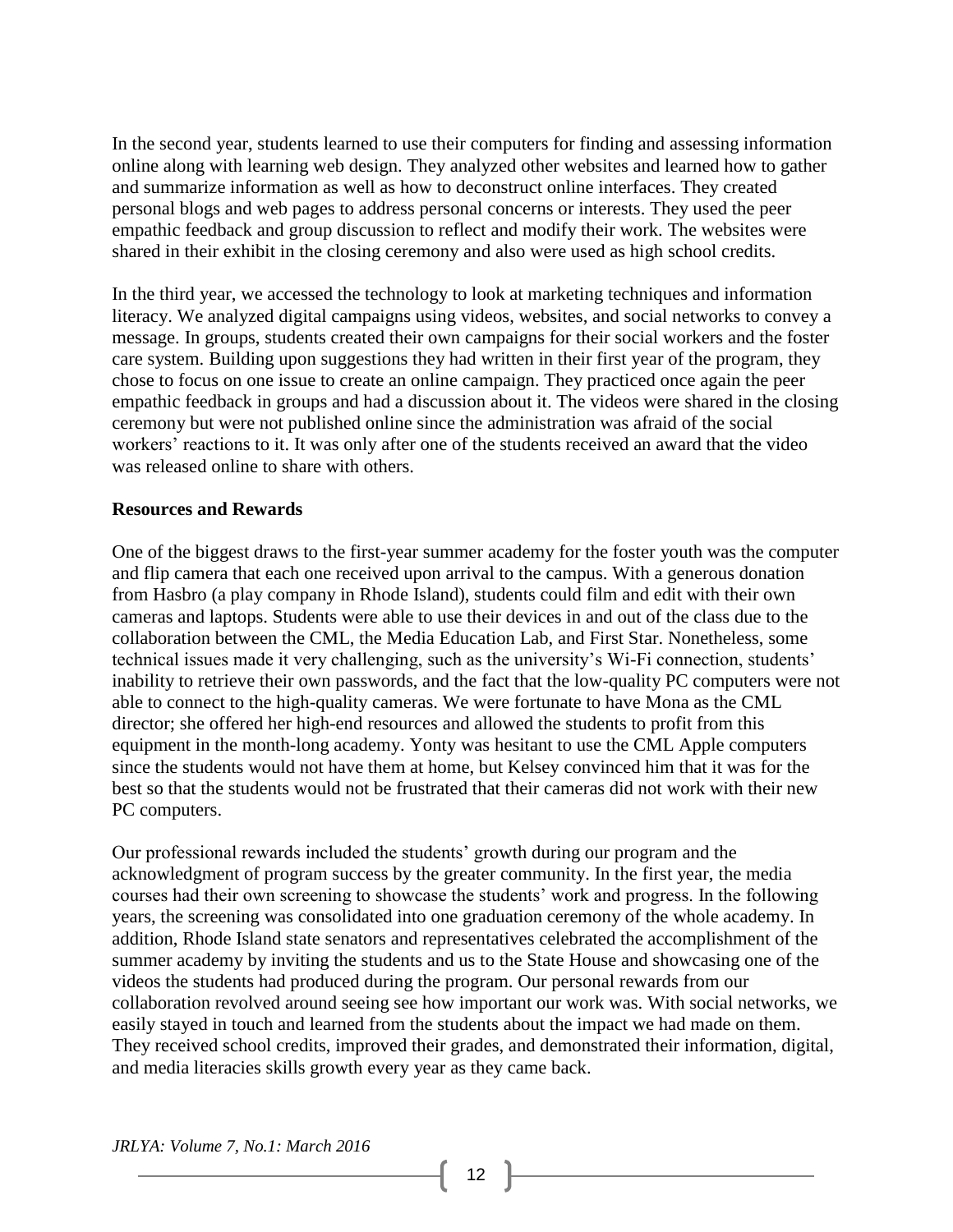## **Discussion**

"[An] expanded definition of literacy impacts the types of services, programs, and collections that libraries provide, as well as the nature of the work that library staff perform."lii Indeed, our three-year experience of working with the First Star URI Academy taught us how our collaboration could advance the foster youth students' information, digital, and media literacies. Each partner had a significant role in the collaboration. While Yonty and Kelsey alternated between being instructors and researchers, Mona supported the classes with her CML space and equipment, and the First Star staff were in charge of both the logistics of the program and providing behavioral and emotional support for the students. The students experienced the CML as their summer learning home and would run into the academic library with excitement, eager to enter the CML section. The students enjoyed working on media production and analyzing media messages. Each year the class was rated high in their preferred activities during the month-long summer academy.

For us, having a sense of shared vision that combined our mission together with a clear structure and relationship allowed us to explore our pedagogy of digital and media literacy. Our authority, accountability, resources, and communication evolved during the years to positively impact the cognitive, but mostly social and emotional, needs of the foster youth.

Though we had challenges to address, including the students' behavioral issues, we were able to use the creative format of production to have them express their emotions and voice. Combining AACRA as a model to acquire information and media literacy allowed us to overcome the communication challenges, the technical malfunctions, and overlapping responsibilities over students' behavior.

Together, we were able to make a safe space at the library for the students to learn and enhance their various literacy skills. Having a daily debriefing of the staff after each class helped us to better communicate and modify our next day's lesson plans in order to reach our educational goals and be more accountable. Over the years, our authority was established in regards to our instruction, but we still had no authority over the sharing of the students' artifacts. For us, we would like the collaboration with the administration to be better, especially around understanding how our shared vision contributes to each separate mission. Further research should explore how an organization can collaborate with other contributors for having foster youth students on campus for a college- and career-readiness summer academy.

## **Conclusion**

With the growing number of foster youth<sup>liii</sup> and their challenges to being accepted to or graduating from college, the First Star URI Academy offered a unique opportunity for these atrisk students. Our collaboration with the NGO First Star and the University of Rhode Island's Media Education Lab and Curriculum Materials Library allowed us to promote the students' information, digital, and media literacy competencies. The significance of our collaborative effort can be seen in their artifacts (videos, websites, digital campaign), but mainly in the fact that three of the five academy graduates started their first year in college. Having a positive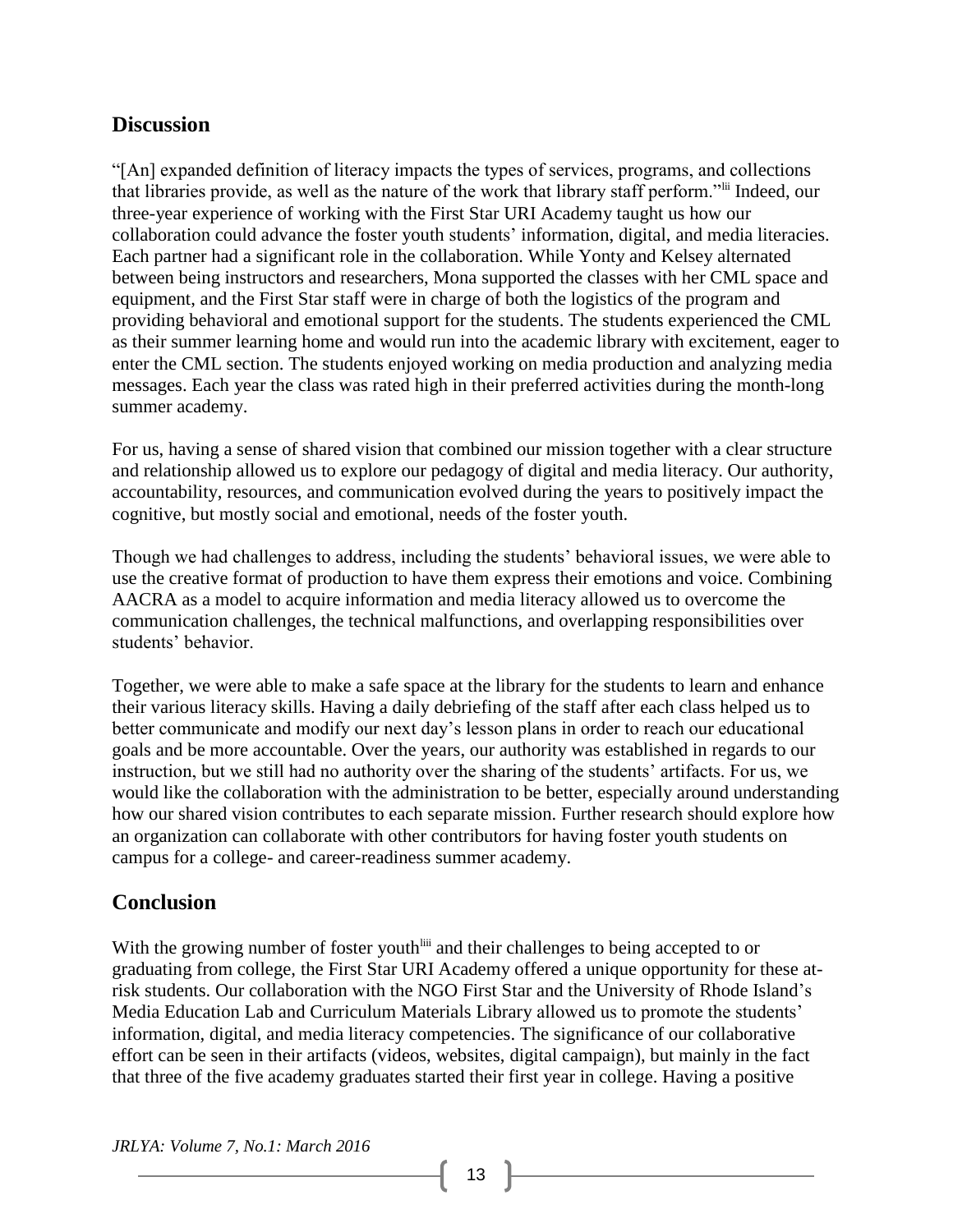experience at the CML allowed them to see themselves at a university as they took college-level classes in information, digital, and media literacy.

#### **Notes**

i Linda W. Braun, Maureen L. Hartman, Sandra Hughes-Hassell, and Kafi Kumasi, *The Future of Library Services for and with Teens: A Call to Action* (Chicago: Young Adult Library Services Association, 2014), [http://www.ala.org/yaforum/sites/ala.org.yaforum/files/content/YALSA\\_nationalforum\\_Final\\_web\\_0.pdf](http://www.ala.org/yaforum/sites/ala.org.yaforum/files/content/YALSA_nationalforum_Final_web_0.pdf). <sup>ii</sup> D. J. Leu, C. K. Kinzer, J. Coiro, J. Castek, and L. A. Henry, "New Literacies: A Dual Level Theory of the Changing Nature of Literacy, Instruction, and Assessment," in *Theoretical Models and Processes of Reading*, 6th ed., ed. D. Alvermann and R. B. Ruddell (Newark, DE: International Reading Association, 2013), 1150–81. iii Lalitha Nataraj, Sara Debraski, Meg Finney, Gretchen Kolderup, Amanda Murphy, and Vivian Wynn, "Core Professional Values for the Teen Services Profession," *Young Adult Library Services* 14, no. 1 (2015): 4–6. <sup>iv</sup> Yonty Friesem and Kelsey Greene, "Tuned In: The Importance of Peer Empathic Feedback in a Media Literacy Class with Foster Youth" (Washington, DC, 2016); Kelsey Greene, "Finding Common Ground: The Mediation of Youth Video Production" (MA thesis, State University of New York at Buffalo). v Child Welfare Information Gateway, *Long-Term Consequences of Child Abuse and Neglect* (Washington, DC: U.S. Department of Health and Human Services, Children's Bureau, 2013), [https://www.childwelfare.gov/pubpdfs/long\\_term\\_consequences.pdf](https://www.childwelfare.gov/pubpdfs/long_term_consequences.pdf). vi Peter J. Pecora et al., *Improving Family Foster Care: Findings from the Northwest Foster Care Alumni Study* (Seattle: Casey Family Programs, 2005), <http://www.casey.org/Resources/Publications/ImprovingFamilyFosterCare.htm>. vii Mark D. Simms, Howard Dubowitz, and Moira A. Szilagyi, "Health Care Needs of Children in the Foster Care System," *Pediatrics* 106 (October 2000): 909–18, http://pediatrics.aappublications.org/content/106/Supplement\_3/909. viii Harold P. Martin and Patricia Beezley, "Behavioral Observations of Abused Children," *Developmental Medicine and Child Neurology* 19, no. 3 (1977): 373–87, doi:10.1111/j.1469-8749.1977.tb08374.x. ix Delilah Bruskas, "Children in Foster Care: A Vulnerable Population at Risk," *Journal of Child and Adolescent Psychiatric Nursing* 21, no. 2 (April 2008): 70–77, http://onlinelibrary.wiley.com/doi/10.1111/j.1744- 6171.2008.00134.x/abstract, doi:10.1111/j.1744-6171.2008.00134.x. <sup>x</sup> Annie E. Casey Foundation, *Sustaining Momentum: Improving Educational Stability for Youth in Foster Care* (Baltimore, MD: Annie E. Casey Foundation, October, 2015). <sup>xi</sup> National Working Group on Foster Care and Education, "Foster Care and Education: Tools and Resources for Improving the Education Success of Children and Youth in Foster Care," <http://www.ncjfcj.org/sites/default/files/NationalEducationBrochure.pdf>.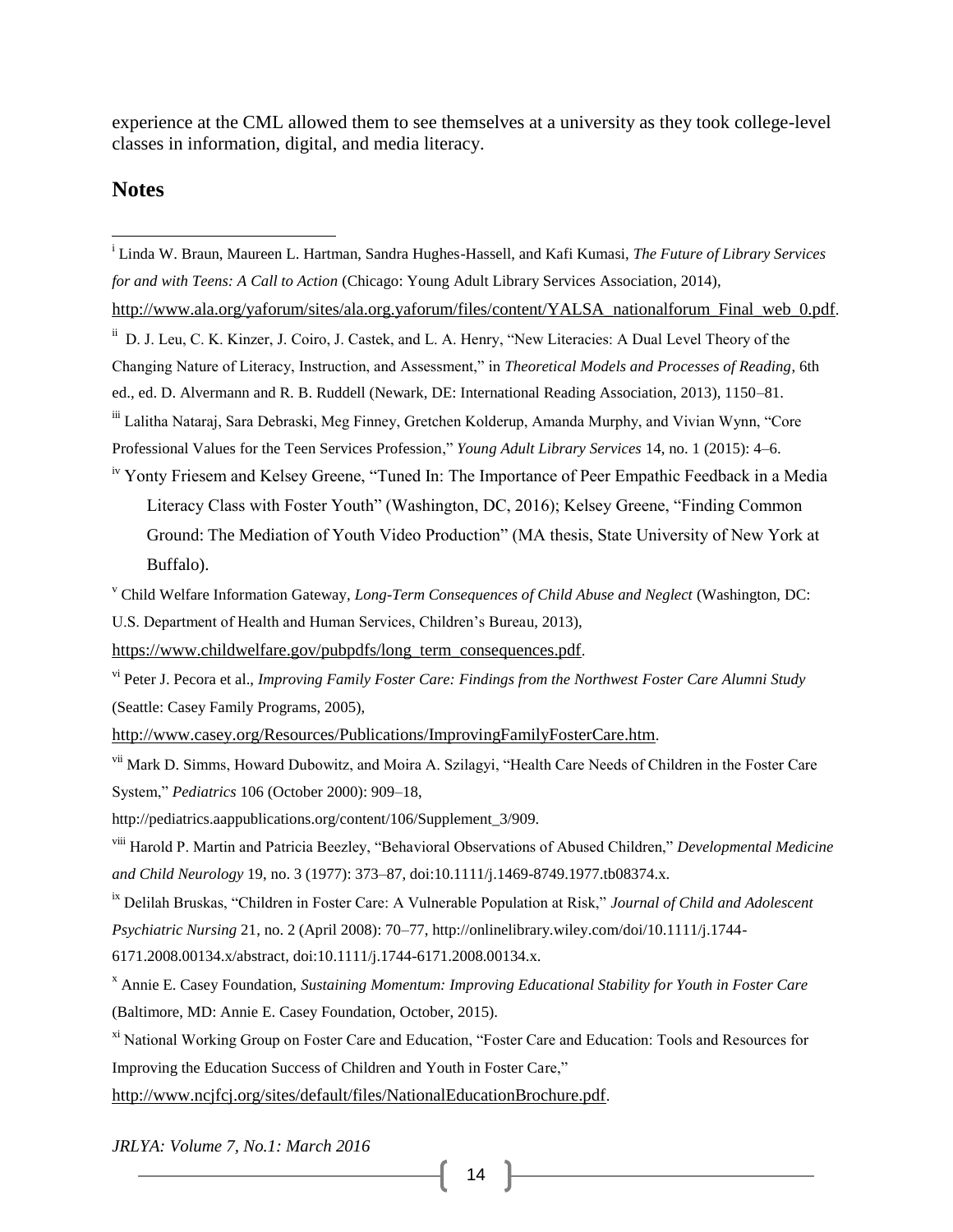xii Kathleen Kelley Reardon and Christopher T. Noblet, *Childhood Denied: Ending the Nightmare of Child Abuse and Neglect* (Thousand Oaks, CA: Sage, 2009).

<sup>xiii</sup> First Star UCLA Academy, "The Bruin Guardian Scholar Academy at UCLA," [https://www.firststar.org/our](https://www.firststar.org/our-academies/ucla/)[academies/ucla/](https://www.firststar.org/our-academies/ucla/).

xiv Dave Lavallee, "Mission: Possible," <http://web.uri.edu/quadangles/mission-possible-2/>.

xv Alice M. Hines, Joan Merdinger, and Paige Wyatt, "Former Foster Youth Attending College: Resilience and the Transition to Young Adulthood," *American Journal of Orthopsychiatry* 75, no. 3 (2005): 381–94, doi:10.1037/0002- 9432.75.3.381; Loring Jones and John Lansdverk, "Residential Education: Examining a New Approach for Improving Outcomes for Foster Youth," *Children and Youth Services Review* 28, no. 10 (2006): 1152–68, doi:10.1016/j.childyouth.2005.10.015; Joan M. Merdinger, Alice M. Hines, Kathy Lemon Osterling, and Paige Wyatt, "Pathways to College for Former Foster Youth: Understanding Factors That Contribute to Educational Success," *Child Welfare* 84, no. 6 (2005): 867–96,

<http://search.proquest.com.libproxy.temple.edu/docview/213809252?accountid=14270>; Rosalind Kirk and Angelique Day. "Increasing College Access for Youth Aging Out of Foster Care: Evaluation of a Summer Camp Program for Foster Youth Transitioning from High School to College," *Children and Youth Services Review* 33, no. 7 (2011): 1173–80, doi:10.1016/j.childyouth.2011.02.018; Michael J. Lawler, Liat Sayfan, Gail S. Goodman, Rachel Narr, and Ingrid M. Cordon, "Comprehensive Residential Education: A Promising Model for Emerging Adults in Foster Care," *Children and Youth Services Review* 38 (2014): 10–19, doi:10.1016/j.childyouth.2014.01.003.

xvi Lawler et al., "Comprehensive Residential Education," 11.

xvii Kirk and Day, "Increasing College Access."

xviii Hines, Merdinger, and Wyatt, "Former Foster Youth Attending College."

xix Amy Dworsky and Alfred Pérez, "Helping Former Foster Youth Graduate from College through Campus Support Programs," *Children and Youth Services Review* 32, no. 2 (2010): 263, doi:10.1016/j.childyouth.2009.09.004.

xx Lizzie Poulton, *Looked-After Children and Literacy* (London: National Literacy Trust, 2012), 4,

<http://files.eric.ed.gov/fulltext/ED541601.pdf>.

xxi Vikki C. Terrile, "Library Services to Children, Teens and Families Experiencing Homelessness," *Urban Library Journal* 15, no. 2 (2009), <http://ojs.gc.cuny.edu/index.php/urbanlibrary/article/view/1257>.

xxii Mark E. Courtney, JoAnn Lee, and Alfred Pérez, "Receipt of Help Acquiring Life Skills and Predictors of Help Receipt among Current and Former Foster Youth," *Children and Youth Services Review* 33, no. 12 (2011): 2442–51.

xxiii Jessica Snow, "Library Outreach to Foster Teens," *Young Adult Library Services* 8, no. 1 (2009).

xxiv Association of College and Research Libraries Standards Committee, *Information Literacy Competency Standards for Higher Education* (Washington, DC: American Library Association, January 18, 2000), http://www.ala.org/acrl/standards/informationliteracycompetency#ildef.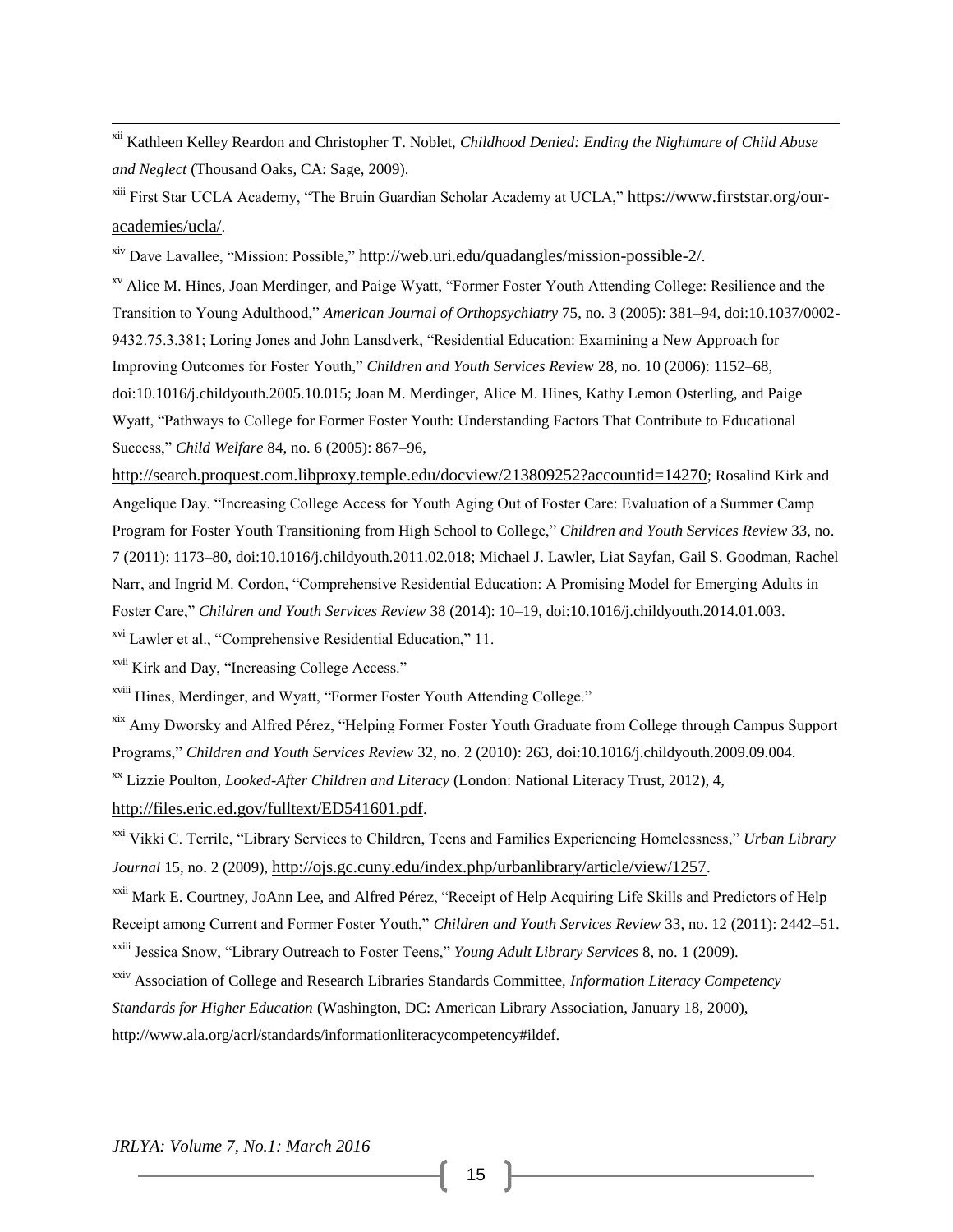xxv New London Group, "A Pedagogy of Multiliteracies: Designing Social Futures," *Harvard Educational Review* 66, no. 1 (1996): 60–93,

<http://her.hepg.org/content/17370n67v22j160u/?p=21a6d6e53104451c82f133aefdd176e7&pi=2>.

xxvi Kathleen Tyner, *A Closer Look: Media Arts 2003: Case Studies from NAMAC's Youth Media Initiative* (San Francisco: National Alliance for Media Arts and Culture, 2003),

<http://www.namac.org/sites/default/files/CloserLook03.pdf>.

xxvii Hans Martens, "Evaluating Media Literacy Education: Concepts, Theories and Future Directions," *Journal of Media Literacy Education* 2, no. 1 (2010): 1–22, <http://digitalcommons.uri.edu/jmle/vol2/iss1/1>.

xxviii Renee Hobbs, *Digital and Media Literacy: A Plan of Action* (Washington, DC: Aspen Institute, 2010).

xxix David Coleman and Susan Pimentel, *Revised Publishers' Criteria for the Common Core State Standards in* 

*English Language Arts and Literacy, Grades 3–12* (Washington, DC: Common Core Standards Initiative, 2012).

xxx Angela Cooke-Jackson and Kaitlin Barnes, "Peer-to-Peer Mentoring among Urban Youth: The Intersection of

Health Communication, Media Literacy and Digital Health Vignettes," *Journal of Digital and Media Literacy* 1, no.

2 (2013), [http://www.jodml.org/2013/12/01/peer-to-peer-mentoring-among-urban-youth-the-intersection-](http://www.jodml.org/2013/12/01/peer-to-peer-mentoring-among-urban-youth-the-intersection-of-health-communication-media-literacy-and-digital-health-vignettes/)

[of-health-communication-media-literacy-and-digital-health-vignettes/](http://www.jodml.org/2013/12/01/peer-to-peer-mentoring-among-urban-youth-the-intersection-of-health-communication-media-literacy-and-digital-health-vignettes/); Steve Goodman, *Teaching Youth* 

*Media: A Critical Guide to Literacy, Video Production and Social Change*, vol. 36 (New York: Teachers College

Press, 2003); Elisabeth Soep, *Participatory Politics: Next-Generation Tactics to Remake Public Spheres*

(Cambridge, MA: MIT Press and the John D. and Catherine T. MacArthur Foundation Reports on Digital Media and Learning, 2014),

[http://mitpress.mit.edu/sites/default/files/titles/free\\_download/9780262525770\\_Participatory\\_Politics.pdf](http://mitpress.mit.edu/sites/default/files/titles/free_download/9780262525770_Participatory_Politics.pdf); Lalitha Vasudevan, Kristine Rodriguez Kerr, Melanie Hibbert, Eric Fernandez, and Ahram Park, "Cosmopolitan Literacies of Belonging in an After-School Program with Court-Involved Youths," *Journal of Adolescent and Adult Literacy* 57, no. 7 (2014): 538–48,

[http://onlinelibrary.wiley.com.libproxy.temple.edu/store/10.1002/jaal.288/asset/jaal288.pdf?v=1&t=htoub](http://onlinelibrary.wiley.com.libproxy.temple.edu/store/10.1002/jaal.288/asset/jaal288.pdf?v=1&t=htoubo1l&s=9d97242c097786d2b561a4f8d0a9e19ce924de7f) [o1l&s=9d97242c097786d2b561a4f8d0a9e19ce924de7f,](http://onlinelibrary.wiley.com.libproxy.temple.edu/store/10.1002/jaal.288/asset/jaal288.pdf?v=1&t=htoubo1l&s=9d97242c097786d2b561a4f8d0a9e19ce924de7f) doi:10.1002/jaal.288.

xxxi Kiley Larson, Mizuko Ito, Eric Brown, Mike Hawkins, Nichole Pinkard, and Penny Sebring, *Safe Space and Shared Interests: YOUmedia Chicago as a Laboratory for Connected Learning*, (Irvine, CA: Digital Media and Learning Research Hub, 2013), [http://dmlhub.net/wp-content/uploads/files/SAFE-SPACE-final-with](http://dmlhub.net/wp-content/uploads/files/SAFE-SPACE-final-with-addenda.pdf)[addenda.pdf.](http://dmlhub.net/wp-content/uploads/files/SAFE-SPACE-final-with-addenda.pdf)

xxxii Reardon and Noblet, *Childhood Denied*.

xxxiii Robert K. Yin, *Case Study Research: Design and Methods*, 4th ed. (Thousand Oaks, CA: Sage, 2009).

xxxiv Paul W. Mattessich, Marta Murray-Close, and Barbara R. Monsey, *Collaboration: What Makes It Work: A Review of Research Literature on Factors Influencing Successful Collaboration*, 2nd ed. (St. Paul, MN: Amherst H. Wilder Foundation, 2001).

xxxv Hobbs, *Digital and Media Literacy: A Plan of Action*.